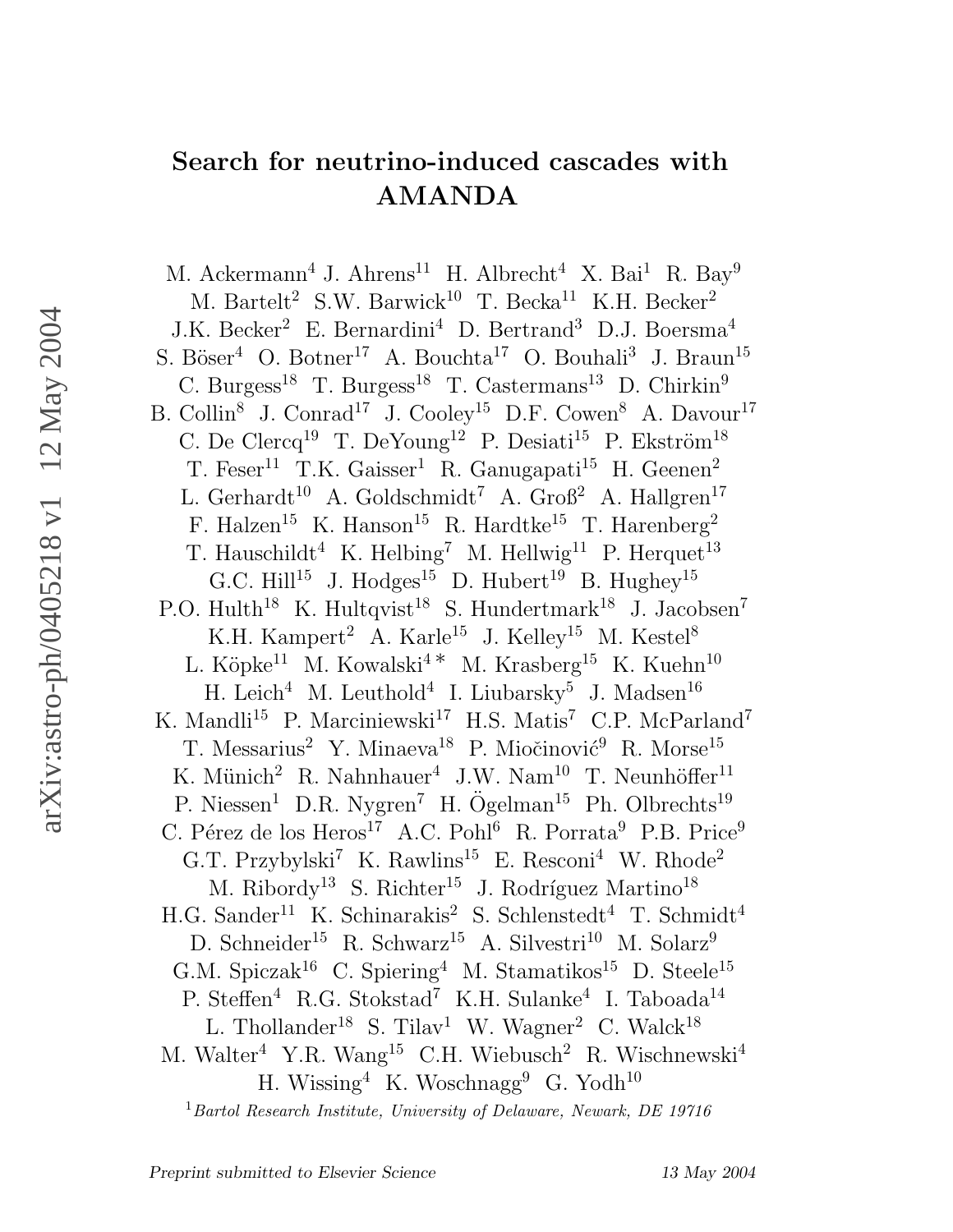Department of Physics, Bergische Universität Wuppertal, D-42097 Wuppertal. Germany Université Libre de Bruxelles, Science Faculty CP230, Boulevard du Triomphe, B-1050 Brussels, Belgium DESY-Zeuthen, D-15735, Zeuthen, Germany Blackett Laboratory, Imperial College, London SW7 2BW, UK Dept. of Technology, Kalmar University, S-39182 Kalmar, Sweden Lawrence Berkeley National Laboratory, Berkeley, CA 94720, USA Dept. of Physics, Pennsylvania State University, University Park, PA 16802, USA Dept. of Physics, University of California, Berkeley, CA 94720, USA Dept. of Physics and Astronomy, University of California, Irvine, CA 92697, USA <sup>11</sup> Institute of Physics, University of Mainz, Staudinger Weg 7, D-55099 Mainz, Germany Dept. of Physics, University of Maryland, College Park, MD 20742, USA University of Mons-Hainaut, 7000 Mons, Belgium Departamento de Física, Universidad Simón Bolívar, Caracas, 1080, Venezuela Dept. of Physics, University of Wisconsin, Madison, WI 53706, USA Physics Dept., University of Wisconsin, River Falls, WI 54022, USA Division of High Energy Physics, Uppsala University, S-75121 Uppsala, Sweden Dept. of Physics, Stockholm University, SE-10691 Stockholm, Sweden Vrije Universiteit Brussel, Dienst ELEM, B-1050 Brussels, Belgium Abstract

We report on a search for electro-magnetic and/or hadronic showers (cascades) induced by high energy neutrinos in the data collected with the AMANDA II detector during the year 2000. The observed event rates are consistent with the expectations for atmospheric neutrinos and muons. We place upper limits on a diffuse flux of extraterrestrial electron, tau and muon neutrinos. A flux of neutrinos with a spectrum  $\Phi \propto E^{-2}$  which consists of an equal mix of all flavors, is limited to  $E^2 \Phi(E) = 8.6 \times 10^{-7} \text{GeV cm}^{-2} \text{ s}^{-1} \text{ sr}^{-1}$  at a 90% confidence level for a neutrino energy range 50 TeV to 5 PeV. We present bounds for specific extraterrestrial neutrino flux predictions. Several of these models are ruled out.

Key words: Neutrino Telescopes, Neutrino astronomy, AMANDA PACS: 95.55.Vj,95.85.Ry,96.40.Tv

<sup>∗</sup> Corresponding author. E-mail address: MPKowalski@lbl.gov (M. Kowalski)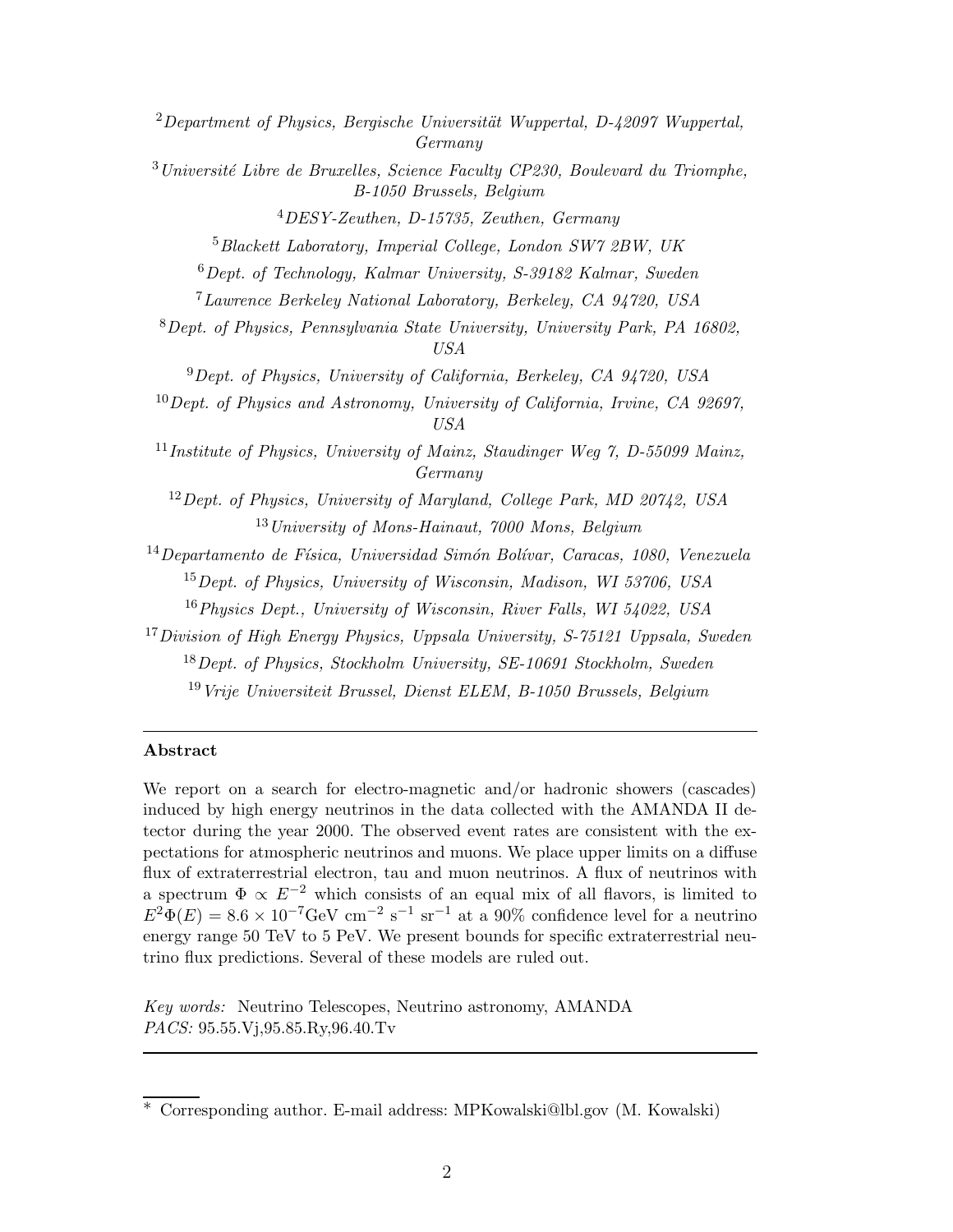#### 1 Introduction

The existence of high-energy extraterrestrial neutrinos is suggested by the observation of high-energy cosmic rays and gamma rays. Observation of neutrinos could shed light on the production and acceleration mechanisms of cosmic-rays, which for energies above the "knee"  $(10^{15} \text{ eV})$  remain not understood. Cosmic rays are thought to be accelerated at the shock fronts of galactic objects like supernova remnants, micro-quasars, and in extragalactic sources such as the cores and jets of active galactic nuclei (AGN) [1]. High energy protons accelerated in these objects may collide with the gas and radiation surrounding the acceleration region, or with matter or radiation between the source and the Earth. Charged pions, produced in the interaction, decay into highly energetic muon neutrinos and muons which further decay into electron neutrinos. Fermi acceleration of charged particles in magnetic shocks naturally leads to power-law spectra,  $E^{-\alpha}$ , where  $\alpha$  is typically close to 2. Hence, the spectrum of astrophysical neutrinos is harder than the spectrum of atmospheric neutrinos ( $\sim E^{-3.7}$ ) potentially allowing to distinguish the origin of the flux (see for example [2]).

For a generic astrophysical neutrino source, one expects a ratio of neutrino fluxes  $\Phi_{\nu_e}$ :  $\Phi_{\nu_\mu}$ :  $\Phi_{\nu_\tau} \approx 1$ : 2: 0. Due to neutrino vacuum oscillations this ratio changes to  $\Phi_{\nu_e}$ :  $\Phi_{\nu_\mu}$ :  $\Phi_{\nu_\tau} \approx 1:1:1$  by the time the neutrinos reach the Earth. Recently a search with the AMANDA detector was reported [3], resulting in the most restrictive upper limit on the diffuse flux of muon neutrinos (in the energy range 6 to 1000 TeV). Clearly, a high sensitivity to neutrinos of all neutrino flavors is desirable. The present paper reports on a search for a diffuse flux of neutrinos of all flavors performed using neutrinoinduced cascades in AMANDA.

#### 2 The AMANDA Detector

AMANDA-II [4] is a Cherenkov detector consisting of 677 photomultiplier tubes (PMTs) arranged on 19 strings. It is frozen into the Antarctic polar ice cap at a depth ranging mainly from 1500 to 2000 m. AMANDA detects high-energy neutrinos by observation of the Cherenkov light from charged particles produced in neutrino interactions. The detector was triggered when the number of PMTs with signal (hits) reaches 24 within a time-window of  $2.5 \mu s$ .

The standard signatures are neutrino-induced muons from charged current (CC)  $\nu_{\mu}$  interactions. The long range of high energy muons, which leads to large detectable signal event rates and good angular resolution results in re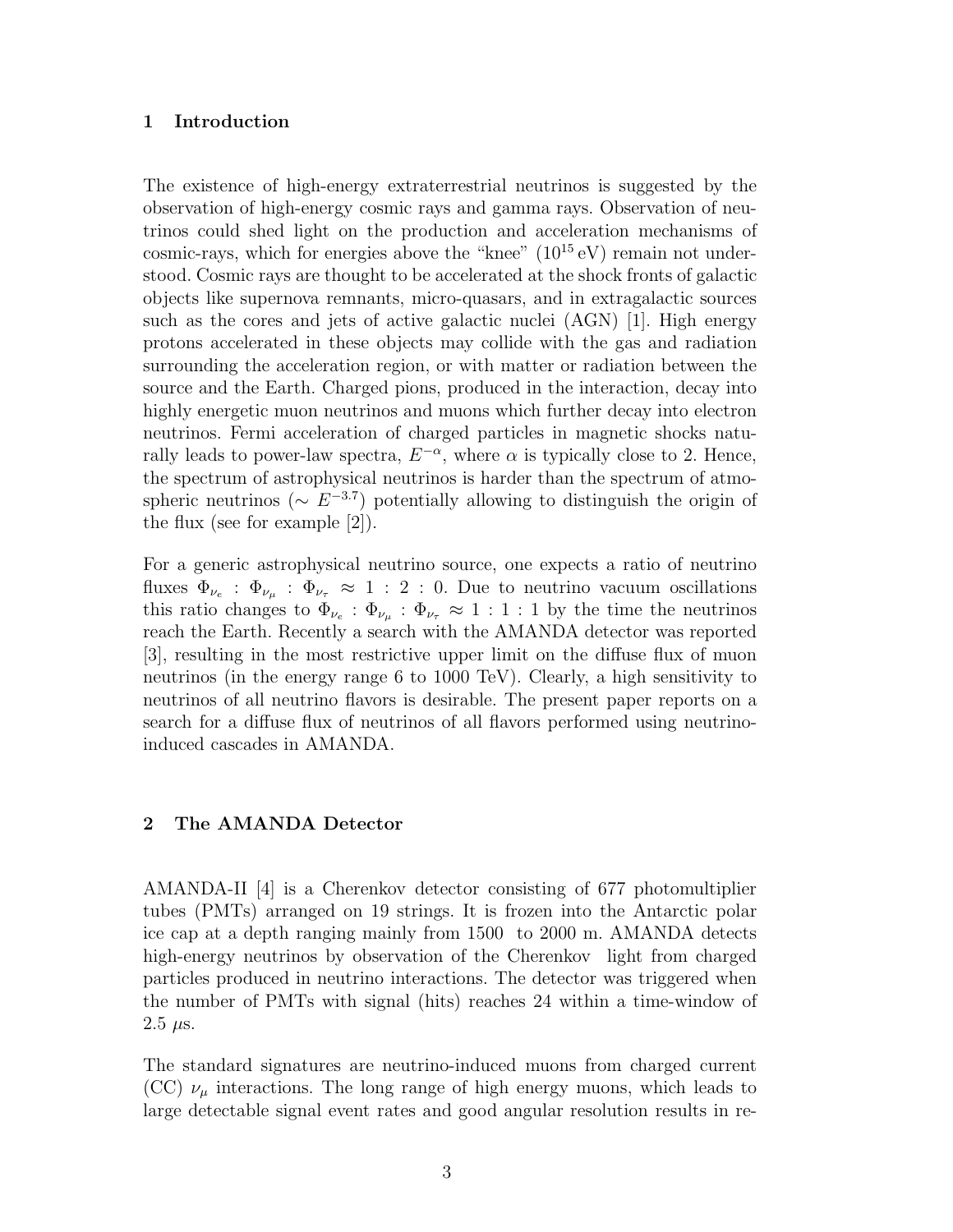strictive bounds on neutrino point-sources [5].

Other signatures are hadronic and/or electro-magnetic cascades generated by CC interaction of  $\nu_e$  and  $\nu_{\tau}$ . Additional cascade events from all neutrino flavors are obtained from neutral current interactions. Good energy resolution, combined with low background from atmospheric neutrinos makes the study of cascades a feasible method to search for extraterrestrial high energy neutrinos.

### 3 Update on Cascade Search with AMANDA-B10

Before the completion of AMANDA-II, the detector was operated in a smaller configuration. The results for the search of neutrino induced cascades in 130.1 effective days of the 10-string AMANDA-B10 detector during 1997 have been reported before [6]. The same analysis has been applied to 221.1 effective days of experimental data collected during 1999. The AMANDA detector in 1999 had three more strings than in 1997, yet data from these strings were not used in this analysis, so that the detector configuration used in the 1999 neutrino induced cascade search is very similar to that of 1997.

Signal simulation for the analysis of 1999 data was improved to the standards reported in this letter. No events were found in the 1999 experimental data after all selection criteria had been applied. We will present results supposing a background of zero events.

Using the procedure explained in this letter we obtain an upper limit on the number of signal events of  $\mu_{90\%}=2.75$  at a 90% confidence level, from which we calculate the limit on the flux of all neutrino flavors. Assuming a flux  $\Phi \propto E^{-2}$  consisting of an equal mix of all flavors, one obtains an upper limit  $\Phi_{90\%} = 8.9 \times 10^{-6} \text{ GeV cm}^{-2} \text{s}^{-1} \text{ sr}^{-1}$ . In the calculation of this limit we included a systematic uncertainty on the signal detection efficiency of  $\pm 32\%$ . About 90% of the simulated signal events for this limit have energies between 5 and 300 TeV, while 5% have lower and 5% have higher energy. Differences between this result and the one obtained with 1997 experimental data [6] are due to the larger live-time in 1999 and improved simulation.

#### 4 Data Selection and Analysis for AMANDA-II

The data set of the first year of AMANDA-II operation comprises  $1.2 \times 10^9$ triggered events collected over 238 days between February and November, 2000, with 197 days live-time after correcting for detector dead-time.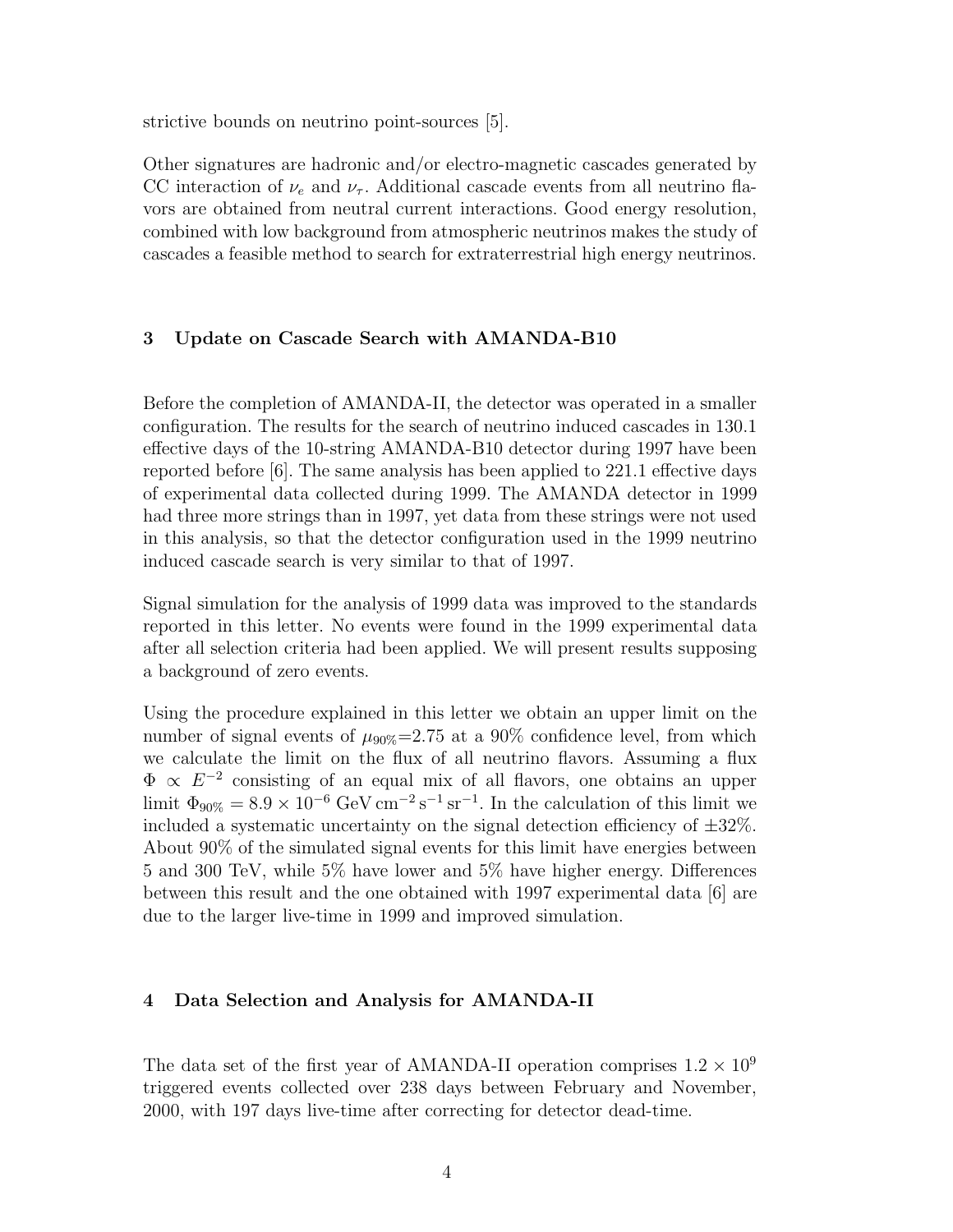The background of atmospheric muons was simulated with the air-shower simulation program CORSIKA (v5.7) [7] using the average winter air density at the South Pole and the QGSJET hadronic interaction model [8]. The cosmic ray composition was taken from [9]. All muons were propagated through the ice using the muon propagation program MMC (v1.0.5) [10]. The simulation of the detector response includes the propagation of Cherenkov photons through the ice as well as the response of the PMTs and the surface electronics.

Besides generating unbiased background events, the simulation chain was optimized to the higher energy threshold of this analysis. By demanding that atmospheric muons passing through the detector radiate a secondary with an energy of more than 3 TeV, the simulation speed is increased significantly. A sample equivalent to 920 days of atmospheric muon data was generated with the optimized simulation chain.

The simulation of  $\nu_e, \nu_\mu$  and  $\nu_\tau$  events was done using the signal generation program ANIS (v1.0) [11]. The simulation includes CC and neutral current (NC)interactions as well as  $W^-$  production in the  $\overline{\nu}_e e^-$  channel near 6.3 PeV (Glashow resonance). All relevant neutrino propagation effects inside the Earth, such as neutrino absorption or  $\nu_{\tau}$  regeneration are included in the simulation.

The data were reconstructed with methods described in Ref. [6]. Using the time information of all hits, a likelihood fit results in a vertex resolution for cascade-like events of about 5 m in the transverse coordinates  $(x, y)$  and slightly better in the depth coordinate (z). The reconstructed vertex position combined with a model for the energy dependent hit-pattern of cascades allows the reconstruction of the energy of the cascade using a likelihood method. The obtained energy resolution in  $log_{10} E$  lies between 0.1 and 0.2. The performance of the reconstruction methods have been verified using in situ light sources.

Eight cuts were used to reduce the background from atmospheric muons by a factor  $\sim 10^9$ . The different cuts are explained below. The cumulative fraction of events that passed the filter steps are summarized in Table 1.

Since the energy spectrum of the background is falling steeply one obtains large systematic uncertainties from threshold effects in this analysis. For example, an uncertainty of  $\pm 30\%$  in the photon detection efficiency translates to up to a factor  $2^{\pm 1}$  uncertainty in rate. Such effects can explain the discrepancies of Table 1 in passing efficiencies between atmospheric muon background simulation and experimental data. However, as will be shown later, the threshold effects are smaller for harder signal-like spectra.

At the lowest filter levels (cuts 1 and 2), variables based on a rough first-guess vertex position reconstruction are used to reduce the number of background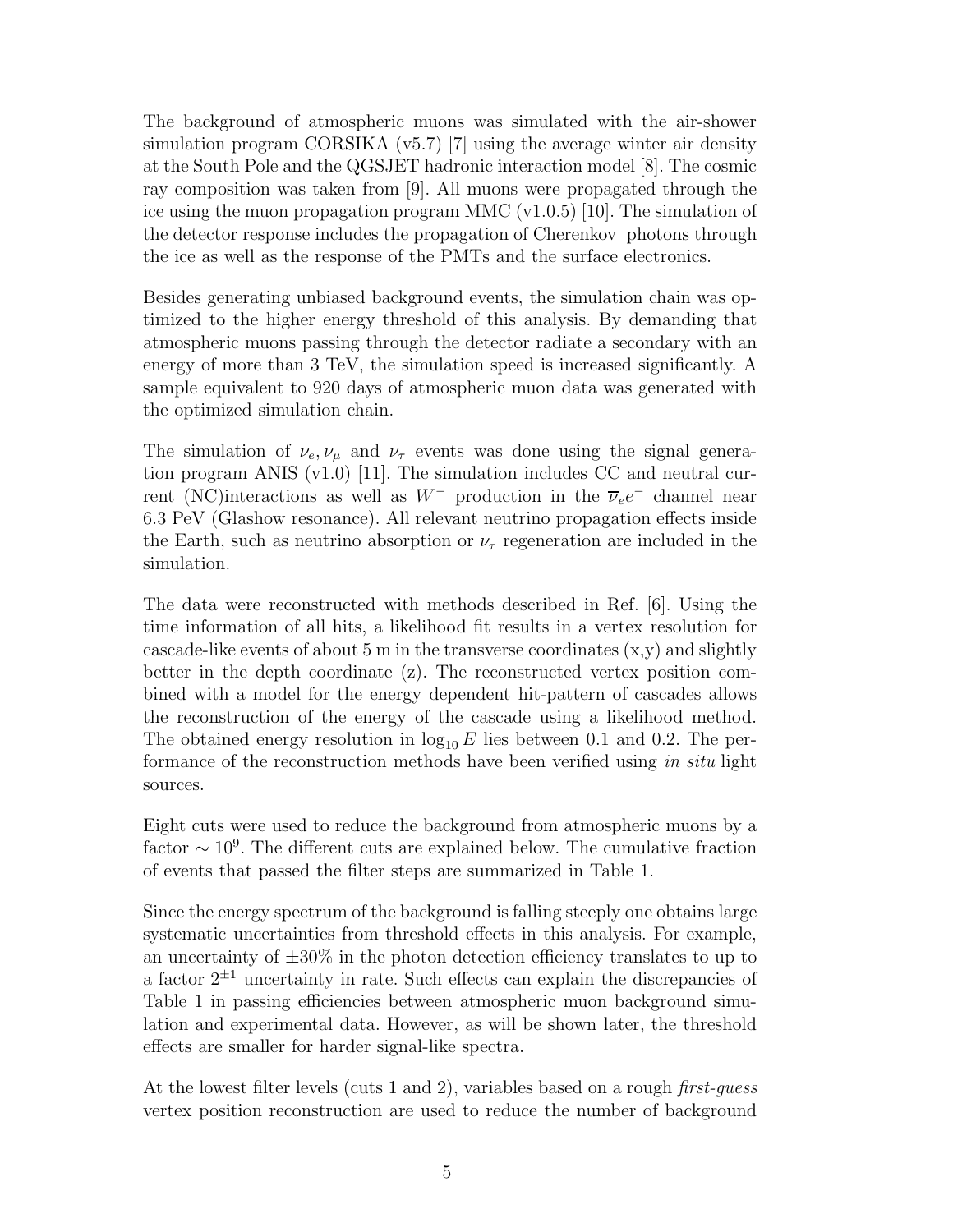| #              | cut variable                             | exp.                |                     | МC                  |                  |  |  |  |
|----------------|------------------------------------------|---------------------|---------------------|---------------------|------------------|--|--|--|
|                |                                          |                     | atm. $\mu$          | atm. $\nu_e$        | $E^{-2}$ $\nu_e$ |  |  |  |
| $\mathbf{1}$   | $N_{early}/N_{hit} < 0.05$               | 0.058               | 0.033               | 0.94                | 0.63             |  |  |  |
| $\overline{2}$ | $N_{dir} > 8$                            | 0.030               | 0.016               | 0.89                | 0.57             |  |  |  |
| 3              | $L_{\text{vertex}} < 7.1$                | 0.0027              | 0.0012              | 0.39                | 0.35             |  |  |  |
| 4              | $L_{\text{energy}} vs. E_{\text{reco}}$  | 0.0018              | 0.00077             | 0.35                | 0.26             |  |  |  |
| 5              | $-60 < z_{\text{reco}} < 200$            | 0.0010              | $5.9 \cdot 10^{-4}$ | 0.28                | 0.18             |  |  |  |
| 6              | $\rho_{\text{reco}} vs. E_{\text{reco}}$ | $8.6 \cdot 10^{-4}$ | $5.1 \cdot 10^{-4}$ | 0.26                | 0.15             |  |  |  |
| 7              | $L_{\rm s} > 0.94$                       | $9.7 \cdot 10^{-6}$ | $4.8 \cdot 10^{-6}$ | 0.040               | 0.091            |  |  |  |
| 8              | $E_{\text{reco}} > 50 \text{ TeV}$       | $8.10^{-10}$        | $7.10^{-10}$        | $2.8 \cdot 10^{-5}$ | 0.029            |  |  |  |

Table 1

Cumulative fraction of triggered events passing the cuts of this analysis. Values are given for experimental data, atmospheric muon background Monte Carlo (MC) simulation, atmospheric  $\nu_e$  simulation and a  $\nu_e$  signal simulation with an energy spectrum  $\Phi \propto E^{-2}$ . The flavor  $\nu_e$  was chosen to illustrate the filter efficiencies, since interactions of  $\nu_e$  always lead to cascade-like events.

events by about a factor of 30. It is useful to define the time residual of a hit as the time delay of the hit time relative to the time expected from unscattered photons. The number of hits with a negative time residual,  $N_{\text{early}}$ , divided by the number of all hits,  $N_{\text{hits}}$ , in an event should be small. This first cut criterion is effective since early hits are not consistent with the expectation from cascades, while they are expected from long muon tracks. Cut 2 enforces that the number of so called direct hits,  $N_{dir}$  (photons having a time residual between 0 and 200 ns), is large.

Cut 3 is a requirement on the reduced likelihood parameter resulting from the standard vertex fit,  $L_{\text{vertex}} < 7.1$  (see also [6]). Note, that the likelihood parameter is, in analogy to a reduced  $\chi^2$ , defined such that smaller values indicate a better fit result, hence a more signal-like event. In a similar manner, the resulting likelihood value from the energy fit,  $L_{\text{energy}}$ , is used as a selection criterion (cut 4). However, since the average value of  $L_{\text{energy}}$  has an energy dependence, the cut value is a function of the reconstructed energy,  $E_{\text{reco}}$ . Cut 5 on the reconstructed z coordinate,  $z_{\text{reco}}$ , was introduced to remove events which are reconstructed outside AMANDA and in regions where the simulation of the ice properties for photon propagation is insufficient. While the upper boundary coincides roughly with the detector boundary, the lower value is about 100 m above the geometrical border of the detector. Restricting  $z_{\text{reco}}$ improves significantly the description of the remaining experimental data (for example the reconstructed energy spectrum) [12]. Only events reconstructed with a radial distance to the detector z-axis,  $\rho_{\text{reco}} < 100$  m, are accepted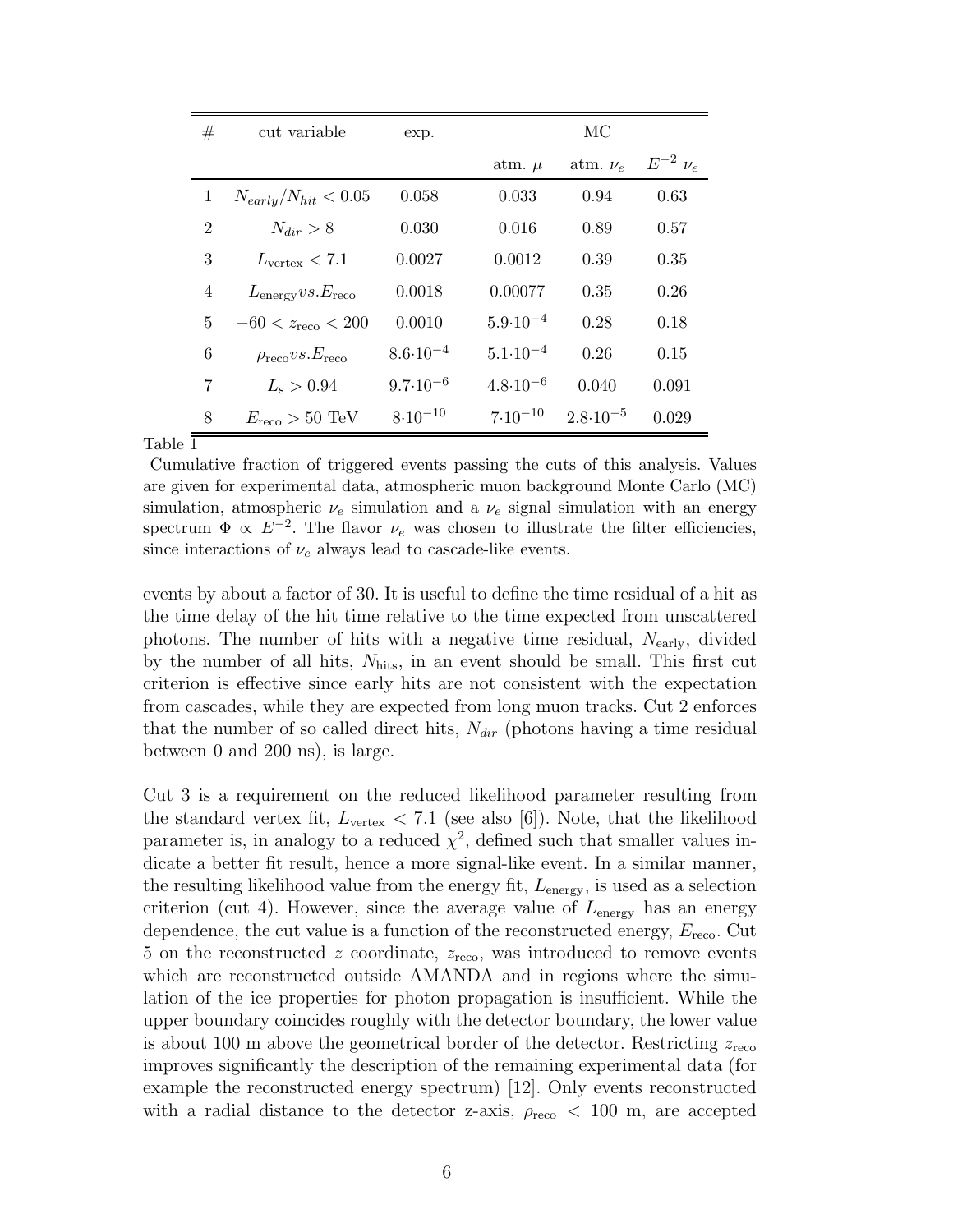

Fig. 1. Normalized distribution of the three input variables  $L_{\text{vertex}}$ , cos  $\theta_{\mu}$  and  $\Delta \rho_{\text{xy}}$ as well as the resulting likelihood variable  $L<sub>s</sub>$ . Shown are experimental data as well as atmospheric muon and signal MC simulations after cut 6.

(cut 6), unless their reconstructed energies lie above 10 TeV. For each decade in energy above 10 TeV one allows the maximal radial distance to grow by 75 m. This reflects the fact that the cascade radius<sup>1</sup>, increases as a function of energy, while the expected amount of background decreases.

Three discriminating variables are used to form the final quality parameter  $L_{\rm s}$ :

- 1. The value of the reduced likelihood parameter resulting from the vertex fit,  $L_{\text{vertex}}$ . Note that this variable has been used previously in cut 3.
- 2. The difference in the radial distance of the vertex position reconstructed with two different hit samples,  $\Delta \rho_{xy}$ . While the first reconstruction is the regular vertex reconstruction using all hits, the second reconstruction uses only those hits outside a 60 m sphere around the vertex position resulting from the first reconstruction. Since the close-by hits typically contribute most to the likelihood function, their omission allows to test the stability

 $1$  We define the cascade event radius as the direction averaged distance from the vertex at which the average number of registered photon-electrons is equal to 1.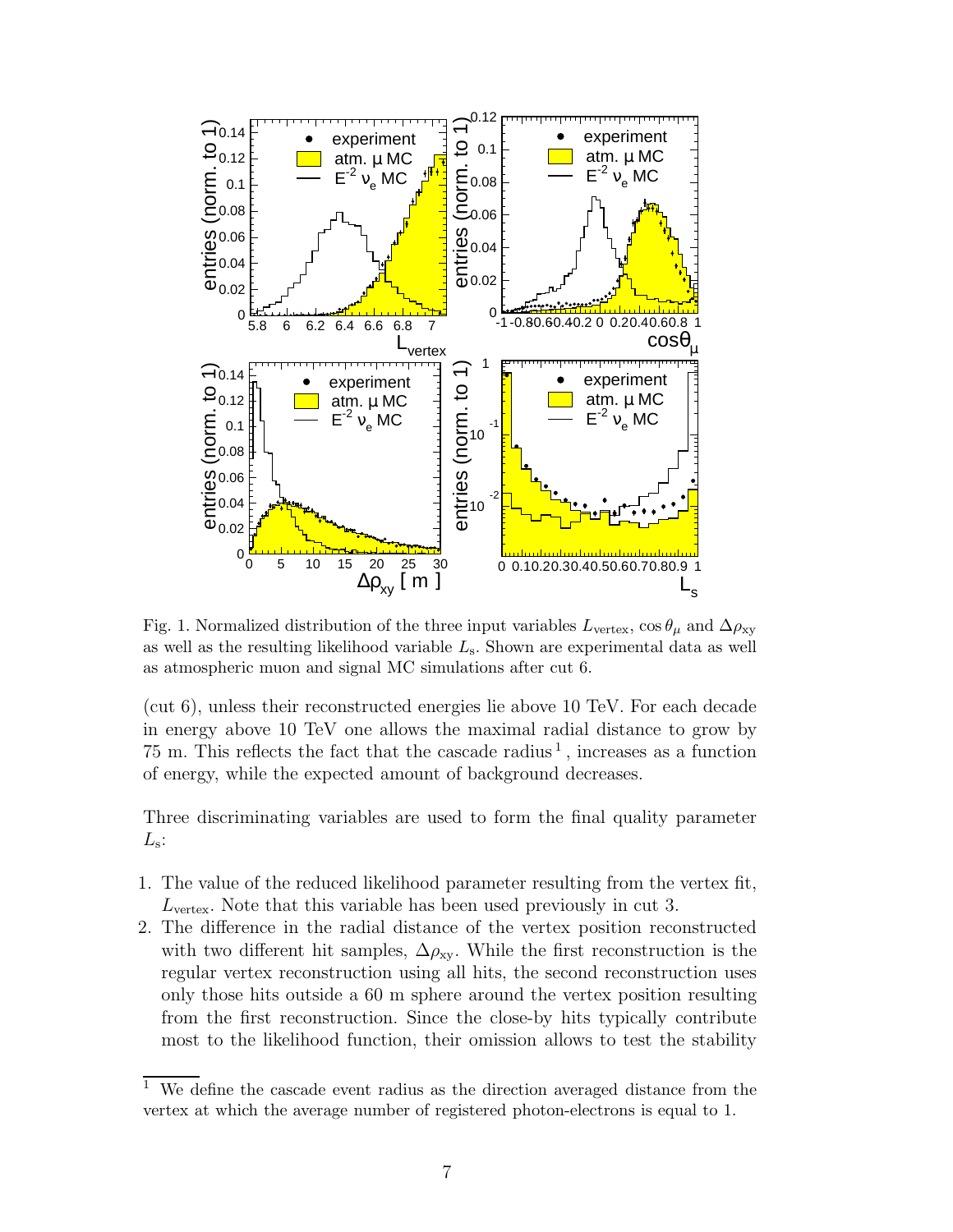of the reconstruction result. If the underlying event is a neutrino-induced cascade, the second reconstruction results in a vertex position close to that of the first reconstruction. In case of a misidentified muon event, removing hits located close to the vertex typically results in a significantly different reconstructed position.

3. The cosine of the angle of incidence  $\cos \theta_{\mu}$  as reconstructed with a muontrack fit. The muon-track fit assumes for the underlying likelihood parametrization that the hit pattern originates from a long range muon track. The fit allows to reconstruct correctly a large fraction of the atmospheric muons.

The final quality parameter is defined as a likelihood ratio:

$$
L_{\rm s} = \frac{\prod_i p_i^s(x_i)}{\prod_i p^s(x_i) + \prod_i p^b(x_i)},\tag{1}
$$

where i runs over the three variables.  $p^h$  ( $h = s$  for signal and  $h = b$  for background) are probability density functions defined as  $p^h(x_i) = f_i^h(x_i)/(f_i^s(x_i) +$  $f_i^b(x_i)$ ).  $f^h(x_i)$  correspond to the probability density functions of the individual variables  $x_i$  for background due to atmospheric muons and signal consisting of a flux of  $\nu_e$  with a spectral slope  $\Phi(E_\nu) \propto E_\nu^{-2}$ . They are obtained from simulations.

The distributions of the individual variables as well as of the likelihood ratio  $L_s$ are shown in Fig. 1 for experimental data, atmospheric muon background and signal simulations. The experimental distributions of  $\Delta \rho_{\rm xv}$  and  $L_{\rm vertex}$  approximately agree with those from the simulation while the distribution of  $\cos \theta_{\mu}$ shows some larger deviations. The deviation reflects an simplified description of the photon propagation through the dust layers in the ice [12]. The experimental  $L<sub>s</sub>$  distribution is not perfectly described by the atmospheric muon simulation, which is mainly related to the mis-match in the  $\cos \theta_{\mu}$  distribution. The related uncertainties in the cut efficiencies are included in the final results.

At this stage of the event selection one is left with events due to atmospheric muons, which happen to radiate (mostly through bremsstrahlung) a large fraction of their energy into a single electro-magnetic cascade. The reconstructed energy corresponds to that of the most energetic secondary-particle cascade produced in the near vicinity of the detector. To optimize the sensitivity of the analysis to an astrophysical flux of neutrinos, a further cut on the reconstructed energy,  $E_{\text{reco}}$ , was introduced.

The sensitivity is defined as the average upper limit on the neutrino flux obtained from a large number of identical experiments in the absence of signal [13,14]. The sensitivity was calculated for a flux of  $\nu_e$  with spectrum  $\propto E^{-2}$ . A flux of  $\nu_e$  was used for optimization, since  $\nu_e$ -induced events always have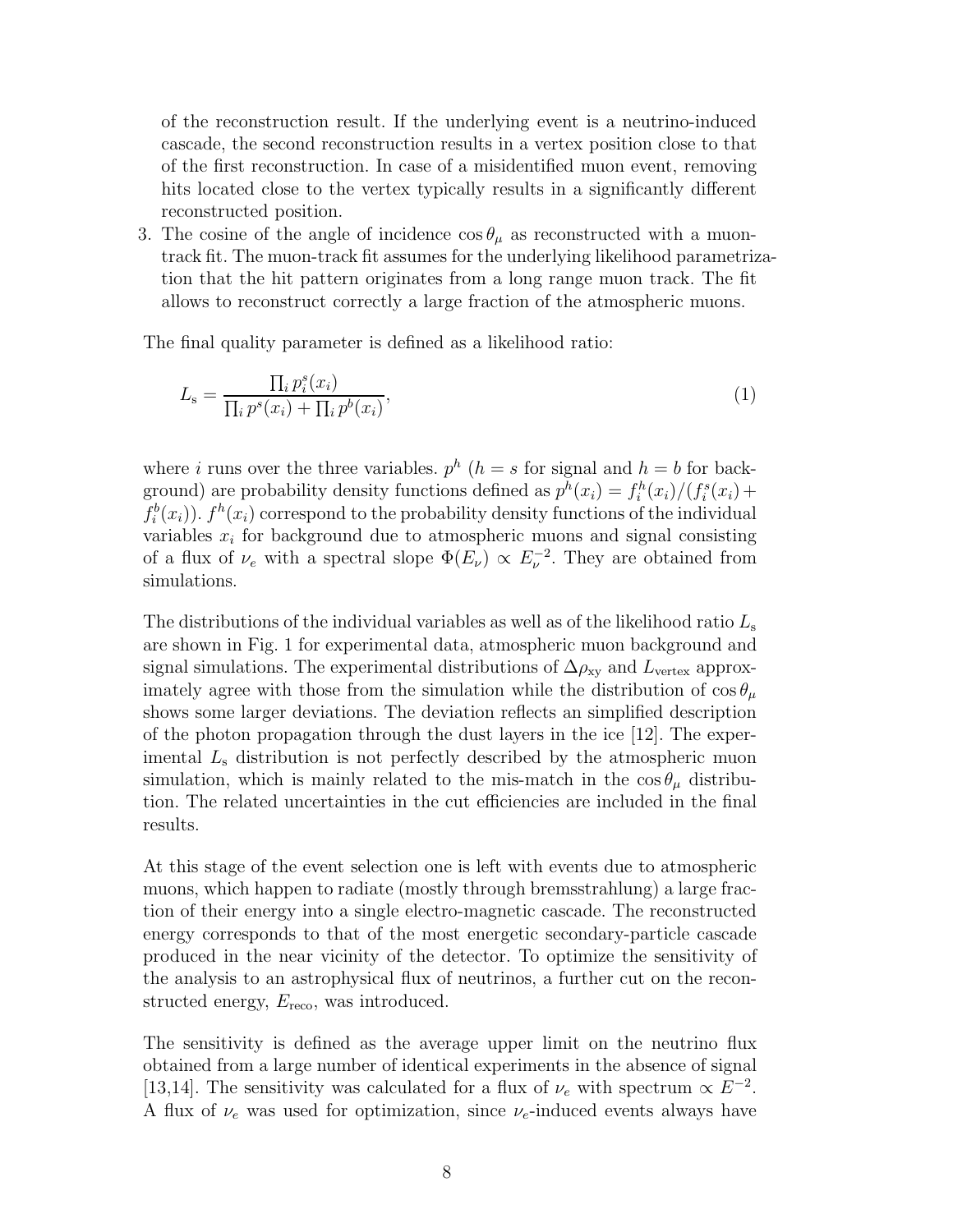

Fig. 2. Optimization of final cuts. The sensitivity for the diffuse flux of  $\nu_e$  is shown as a function of cuts on  $E_{\text{reco}}$  and  $L_{\text{s}}$ . The coefficient next to the contour lines correspond to the average upper limit in units of  $(E/\text{GeV})^{-2} \cdot \text{GeV}^{-1} \text{ s}^{-1} \text{sr}^{-1} \text{cm}^{-2}$ .

cascade-like signatures. The sensitivity is shown in Fig. 2 as a function of the  $E_{\text{reco}}$  and  $L_{\text{s}}$  cut.  $L_{\text{s}} > 0.94$  and  $E_{\text{reco}} > 50$  TeV were chosen in this two dimensional optimization procedure such that the average upper limit is lowest. With these cuts the expected sensitivity for an  $E^{-2}$  spectrum of electron neutrinos is  $4.6 \times 10^{-7} (E/\text{GeV})^{-2} \cdot \text{GeV}^{-1} \text{ s}^{-1} \text{sr}^{-1} \text{cm}^{-2}$ .



Fig. 3. Distributions of reconstructed energies after all but the final energy cut. Shown are experimental data, atmospheric muon simulation and a hypothetical flux of astrophysical neutrinos. The final energy cut is indicated by the line with the arrow.

The energy spectra of experimental data as well as signal and background simulations after all but the final energy cut are shown in Fig. 3. Note that the energy spectrum begins at 5 TeV, since this is the lowest energy for which the optimized background simulation is applicable. The number of events due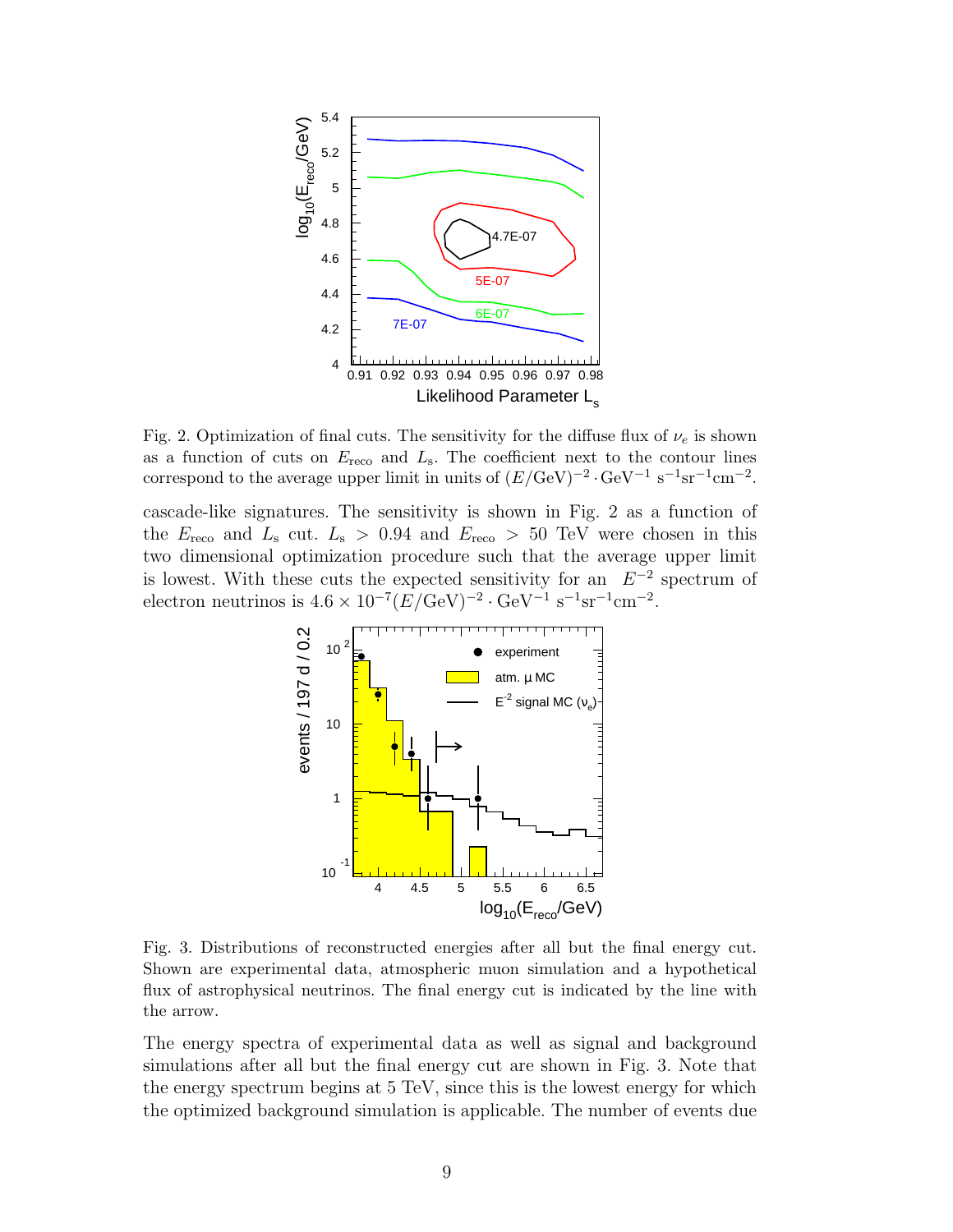to simulated atmospheric muons was normalized to that observed in the experiment.

One experimental event passes all cuts, while  $0.96_{-0.43}^{+0.70}$  events are expected from atmospheric muons and a small contribution from atmospheric neutrinos.

The spectrum as obtained from simulation of atmospheric muons passing cut 7 was normalized to the number of experimental events resulting in an expectation of  $0.90_{-0.43}^{+0.69}$  events due to atmospheric muons. The three main sources to the error are given by limited statistics of simulated atmospheric muon events (the error of  $^{+0.65}_{-0.36}$  was determined using the Feldman-Cousins method [14]), uncertainties in the cut efficiency  $(\pm 20\%$  obtained from variation of the cuts) and limited knowledge of the ice properties  $(\pm 12\%$  obtained from variation of the ice properties in the simulation). The total error was obtained by adding the individual errors in quadrature.

The predicted event number from atmospheric neutrinos simulated according the flux of Lipari [15] is  $0.06^{+0.09}_{-0.04}$ , where the uncertainties are mainly due to uncertainties in ice properties (error of  $\pm 0.03$  obtained from variation of the ice properties in simulation), and in detection efficiencies of Cherenkov photons  $\binom{+0.08}{-0.02}$  obtained from variation of the photon detection sensitivity in the simulation). The theoretical uncertainties in the flux of atmospheric neutrinos was estimated to be about 25% [16] and is small when compared with the other uncertainties. Again, the total error was obtained by adding the individual errors in quadrature.

The uncertainty in the detection efficiency of neutrino events from an astrophysical flux with a spectral index  $\alpha \leq 2$  are estimated to be not larger than 25 %. Because of the flatter energy spectrum, the uncertainties related to the energy threshold (such as the photon detection efficiency) result in smaller uncertainties in rate when compared to the uncertainties found for atmospheric neutrino events. The main sources of error are again uncertainties in the simulation of the ice properties  $(\pm 15\%)$  and the detection efficiencies of the Cherenkov photons  $(\pm 20\%)$ .

The experimental event which passed all selection criteria is shown in Fig. 4.

The sensitivity of the detector to neutrinos can be characterized by its effective volume,  $V_{\text{eff}}$ , or area,  $A_{\text{eff}}$ , remaining after all cuts are applied.  $V_{\text{eff}}$  represents the volume, in which neutrino interactions are observed with full efficiency while  $A_{\text{eff}}$  represents the area with which a neutrino flux can be observed with full efficiency. While the concept of  $V_{\text{eff}}$  is more intuitive because it relates to the geometrical size of the detector, the concept of  $A_{\text{eff}}$  is more convenient for calculations of neutrino rates (see Eq. 2 in Sect. 5).

Figure 5 shows  $V_{\text{eff}}$  as obtained from simulation for all three neutrino flavors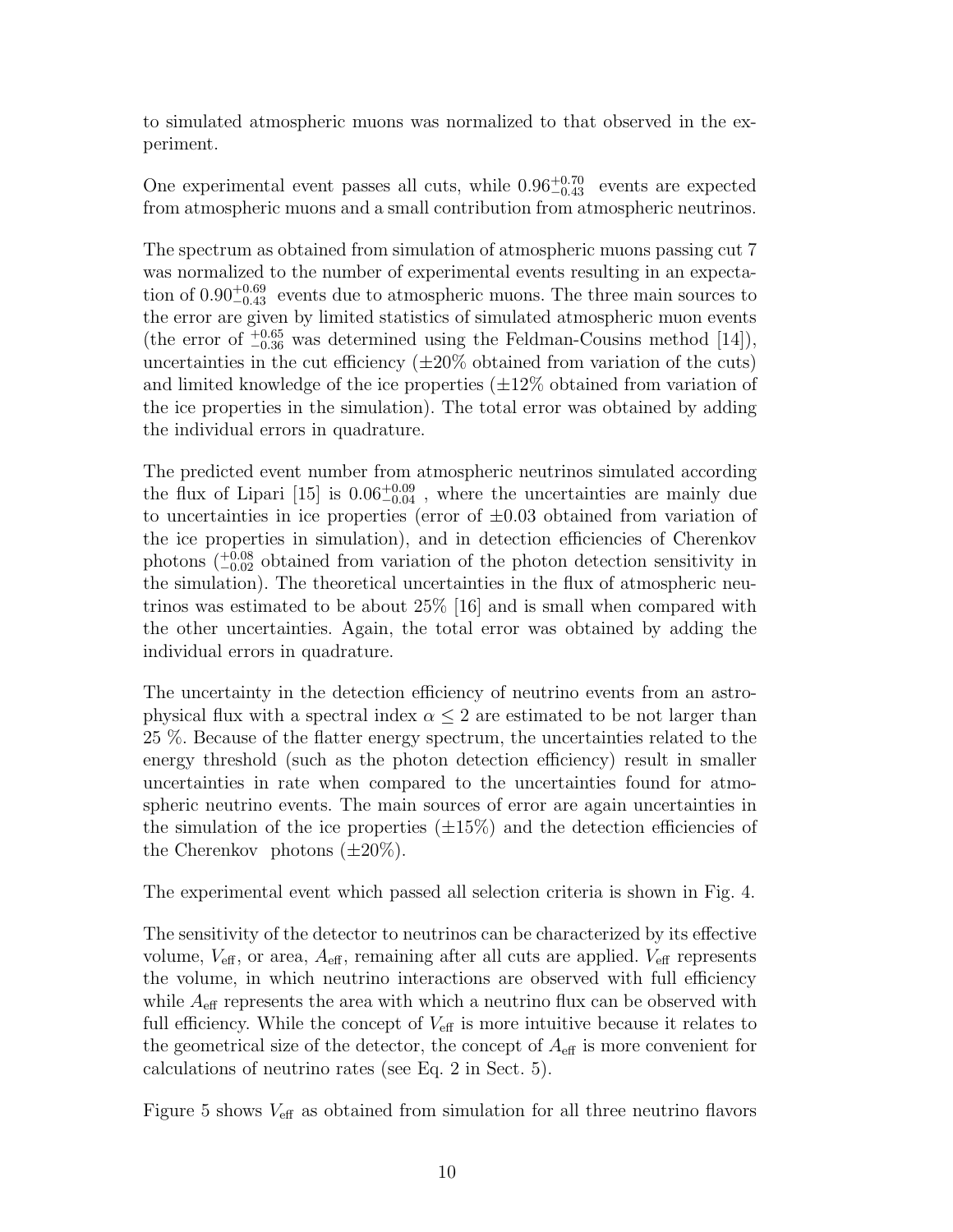

Fig. 4. The experimental event which has passed all selection criteria is displayed from the side (left) and from above (right). Points represent PMTs, and shaded circles represent hit PMTs (early hits have darker shading, late hits have lighter shading). Larger circles represent larger registered amplitudes. The light pattern has the sphericity and time profile expected from a neutrino induced cascade. The arrow indicates the length scale.



Fig. 5. Effective volume for  $\nu_e, \nu_\mu$  and  $\nu_\tau$  interactions as a function of the neutrino energy. The effective volume is shown without including Earth propagation effects (full line) and with Earth propagation effects (dashed line).

as a function of the neutrino energy. The effective volume has been averaged over all neutrino arrival directions. As can be seen,  $V_{\text{eff}}$  rises for energies above the threshold energy of 50 TeV. Above PeV-energies  $V_{\text{eff}}$  decreases for  $\nu_e$  and  $\nu_{\mu}$ , an effect related to both reduced filter efficiencies and neutrino absorption effects. In the case of  $\nu_{\tau}$ , the volume saturates because of regeneration effects:  $\nu_{\tau} \rightarrow \tau \rightarrow \nu_{\tau}$  and because of the event  $\nu_{\tau}$  event topology: there is an increase in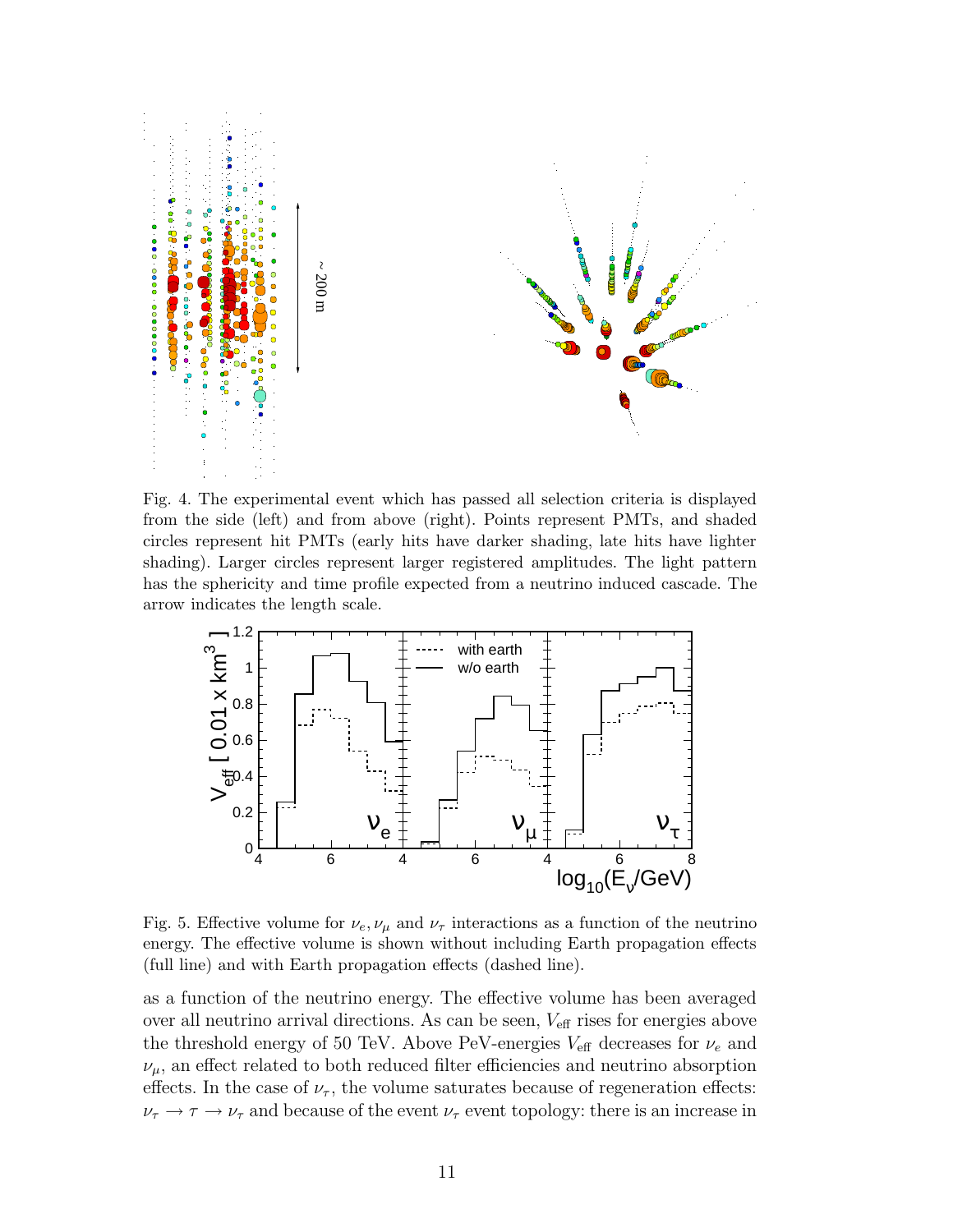

Fig. 6. Effective area for  $\nu_e, \nu_\mu$  and  $\nu_\tau$  interactions as a function of the neutrino energy. The effective area is shown without including Earth propagation effects (full line) and with Earth propagation effects (dashed line).

detection probability for CC  $\nu_{\tau}$  interactions (with energies above ~ 10<sup>7</sup> GeV) because the cascade from the hadronic vertex and the cascade arising from the subsequent tau decay are separated far enough in space to be detected independently.

Fig. 6 shows  $A_{\text{eff}}$  as obtained from simulation for all three neutrino flavors as a function of the neutrino energy. Note that  $A_{\text{eff}}$  is small because of the small neutrino interaction probability, which is included in the calculation of  $A_{\text{eff}}$ (but not in  $V_{\text{eff}}$ ).

The detector sensitivity varies only weakly as a function of the neutrino incidence angles. However, because of neutrino propagation effects effective area and volume are suppressed for neutrinos coming from positive declinations.

The effect of the resonant increase of the cross-section for  $\bar{\nu}_e$  at the Glashow resonance is not included in  $A_{\text{eff}}$  shown in Fig. 6. For energies between  $10^{6.7}$ and  $10^{6.9}$  GeV the average effective area including Earth propagation effects is  $A_{\text{eff}}^{\overline{\nu}_e} = 8.4 \text{ m}^2$ .

#### 5 Results

Since no excess events have been observed above the expected backgrounds, upper limits on the flux of astrophysical neutrinos are calculated. The uncertainties in both background expectation and signal efficiency, as discussed above, are included in the calculation of the upper limits. We assume a mean background of 0.96 with a Gaussian distributed relative error of 73%, and an error on the signal detection efficiency of 25%. For a 90% confidence level an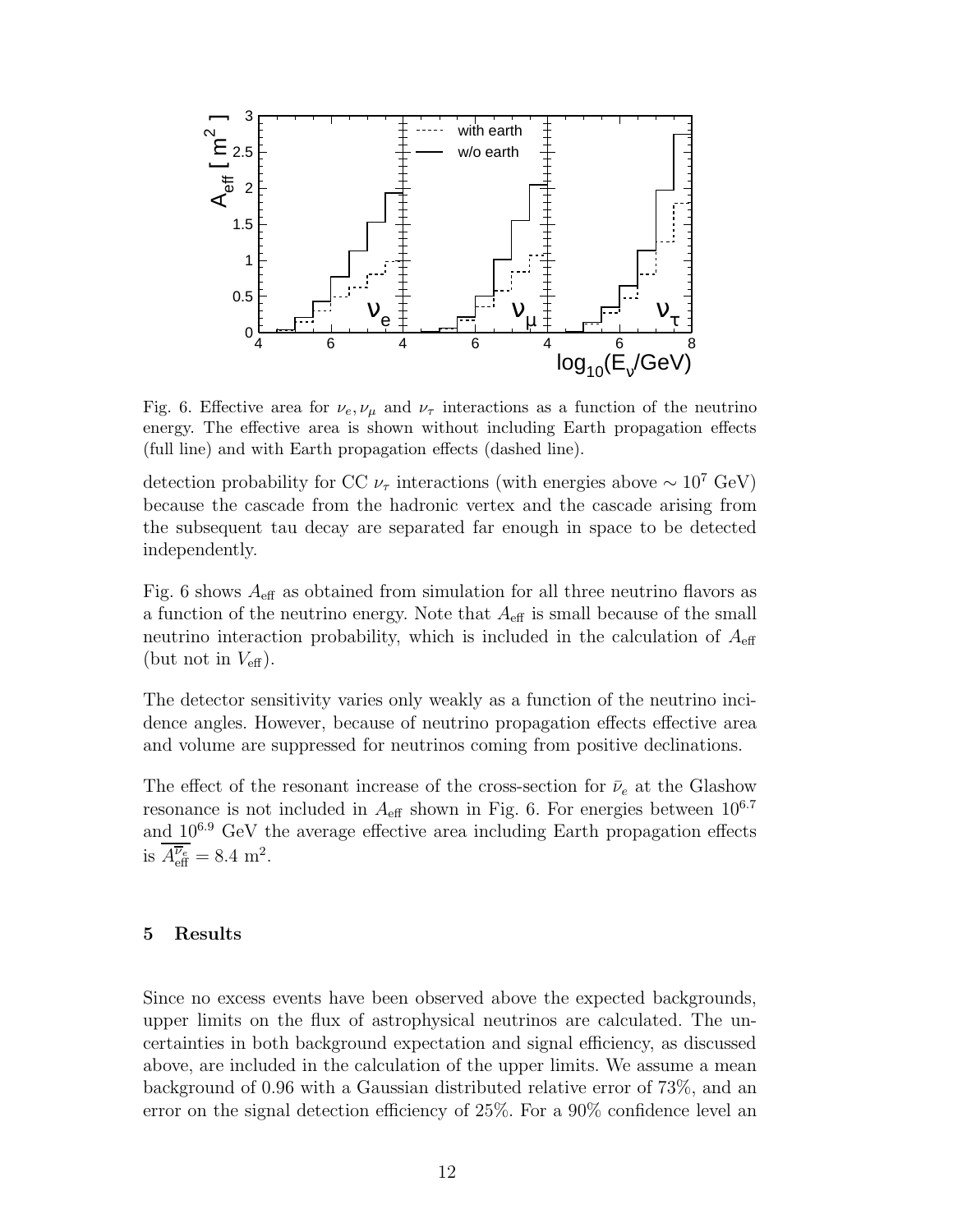| Model                   | $\nu_e$ | $\nu_\mu$ | $\nu_{\tau}$ | $\nu_e + \nu_\mu + \nu_\tau$ | $\mu_{90\%}$<br>$\overline{N}_{\text{model}}$ |
|-------------------------|---------|-----------|--------------|------------------------------|-----------------------------------------------|
| $10^{-6} \times E^{-2}$ | 2.08    | 0.811     | 1.28         | 4.18                         | 0.86                                          |
| $SDSS$ [19]             | 4.20    | 1.91      | 2.77         | 8.88                         | 0.40                                          |
| SS Quasar [20]          | 8.21    | 3.57      | 5.30         | 17.08                        | 0.21                                          |
| SP u [21]               | 33.0    | 13.0      | 20.5         | 66.6                         | 0.054                                         |
| SP 1 [21]               | 6.41    | 2.34      | 3.98         | 12.7                         | 0.28                                          |
| P $pp + p\gamma$ [22]   | 5.27    | 1.57      | 2.86         | 9.70                         | 0.37                                          |
| P $p\gamma$ [22]        | 0.84    | 0.40      | 0.56         | 1.80                         | 1.99                                          |
| $MPR$ [23]              | 0.38    | 0.18      | 0.25         | 0.81                         | 4.41                                          |

Table 2

Event rates and model rejection factors (MRF) for models of astrophysical neutrino sources. The assumed upper limit on the number of signal events with all uncertainties incorporated is  $\mu_{90\%} = 3.61$ 

upper limit on the number of signal events,  $\mu_{90\%} = 3.61$ , is obtained using the Cousins-Highland [17] prescription implemented by Conrad et al. [18], with the unified Feldman-Cousins ordering [14]. Without any uncertainties the upper limit on the number of signal events would be 3.4.

The effective area can be used to calculate the expected event numbers for any assumed flux of neutrinos of flavor i,  $\Phi_i(E_\nu)$ :

$$
N_{\text{model}} = 4 \times \pi \times T \sum_{i=\nu_e,\nu_\mu,\nu_\tau} \int \mathrm{d}E_\nu \ \Phi_i(E_\nu) A_{\text{eff}}^i(E_\nu), \tag{2}
$$

with T being the live-time. If  $N_{\text{model}}$  is larger than  $\mu_{90\%}$ , the model is ruled out at 90% CL. Table 2 summarizes the predicted event numbers for different models of hypothetical neutrino sources. Thereby, the spectral forms of  $\nu_{\mu}$ and  $\nu_e$  are assumed to be the same (the validity of this approximation is discussed in [12]). Furthermore, full mixing of neutrino flavors is assumed, hence  $\Phi_{\nu_e}$ :  $\Phi_{\nu_\mu}$ :  $\Phi_{\nu_\tau} = 1:1:1$  as well as a ratio  $\nu/\bar{\nu} = 1$ .

Electron neutrinos contribute about 50% to the total event rate, tau neutrinos about 30% and muon neutrinos about 20%. For the sum of all neutrino flavors the various predicted fluxes are shown in Fig. 7.

The models by Stecker *et al.* [19] labeled "SDSS" and its update [20] "SS Q", as well as the models by Szabo and Protheroe [21] "SP u" and "SP l" represent models for neutrino production in the central region of Active Galactic Nuclei. As can be seen from Table 2, these models are ruled out with  $\mu_{90\%}$  $\frac{\mu_{90\%}}{N_{\text{model}}} \approx 0.05 - 0.4$ . Further shown are models for neutrino production in AGN jets: a calculation by Protheroe [22], which includes neutrino produc-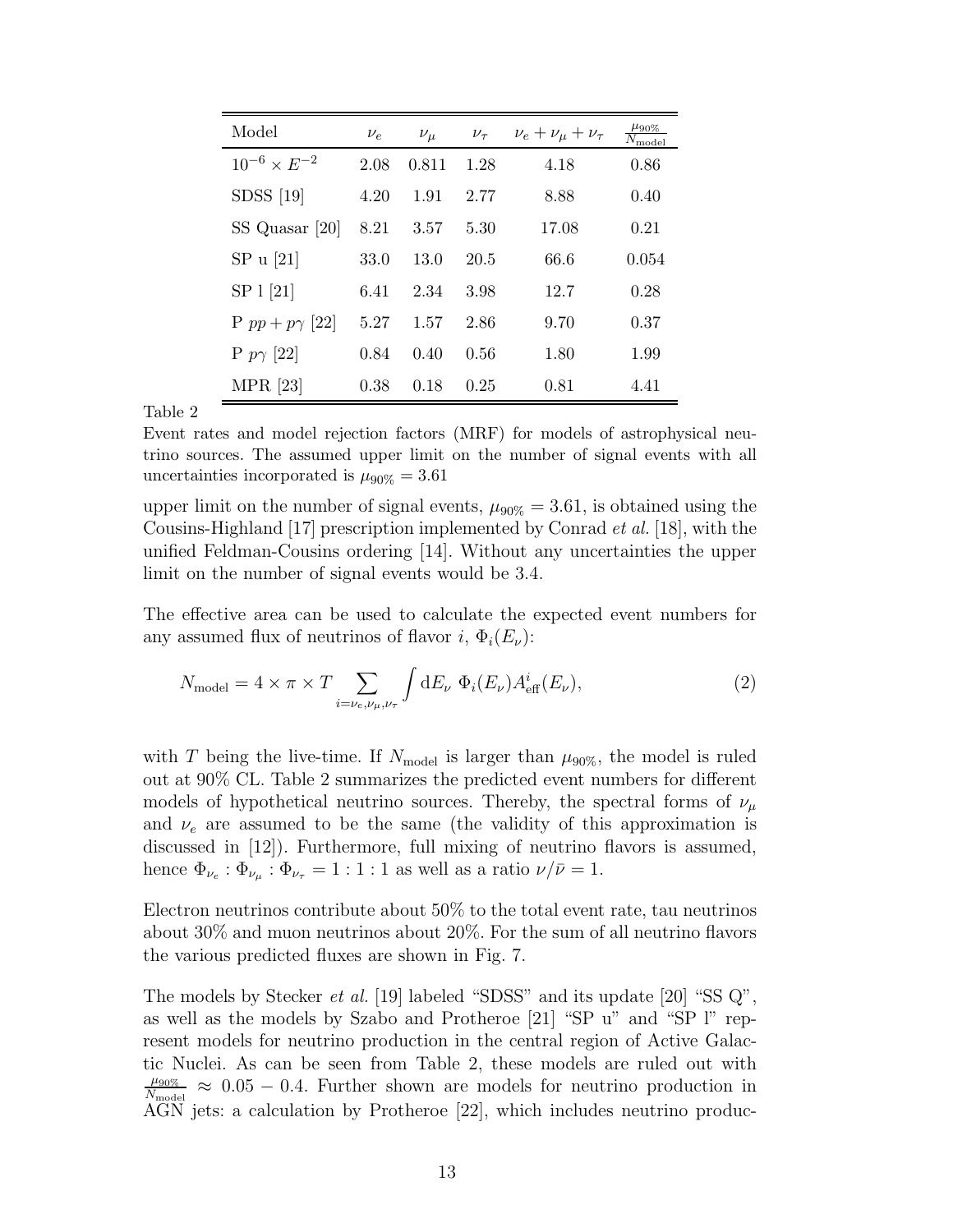

Fig. 7. Flux predictions for models of astrophysical neutrinos sources. Models represented by dashed lines are excluded by the results of this work. Models fluxes represented by dotted lines are consistent with the experimental data. The labels are explained in the text. The solid line corresponds to the upper limit on a flux  $\Phi \propto \tilde{E^{-2}}$ .

tion through  $p\gamma$  and pp collisions (models "P  $pp + p\gamma$ " and "P  $p\gamma$ ") as well as an evaluation of the maximum flux due to a superposition of possible extragalactic sources by Mannheim, Protheroe and Rachen [23] (model "MPR"). The latter two models are currently not excluded.

For a neutrino flux of all flavors with spectrum  $\propto E^{-2}$  one obtains the limit:

$$
E^2 \Phi_{90\%} = 8.6 \times 10^{-7} \text{ GeV cm}^{-2} \text{ s}^{-1} \text{ sr}^{-1}.
$$

For such a spectrum, about 90% of the events detected have neutrino energies between 50 TeV and 5 PeV,with the remainder equally divided between the ranges above and below. The limit is shown in Fig. 7 as a solid line ranging from 50 TeV to 5 PeV.

To illustrate the energy dependent sensitivity of the present analysis we restrict the energy range for integration of Eq. (2) to one decade. By assuming a benchmark flux  $\Phi_{E_0}(E) = \Phi_0 \times (E/E_0)^{-2} \times \Theta(0.5 - |\log(E/E_0)|)$  where  $\Phi_0 =$  $1/(\text{GeV cm}^2 \text{ s sr})$  represents the unit flux and  $\Theta$  the Heaviside step-function (restricting the energy range to one decade), one obtains the number of events for a given central energy  $E_0$ :  $N_{\text{event}}(E_0)$ . The limiting flux at the energy  $E_0$ is then given by  $\Phi_{90\%}(E_0) = \Phi_0 \times \mu_{90\%}/N_{\text{event}}(E_0)$ . The superposition of the limiting fluxes as a function of the central energy is shown in Fig. 8. For a flux  $\Phi \propto E^{-2}$  the analysis has its largest sensitivity around 300 TeV.

The mentioned strong increase in effective area at the energy of the Glashow resonance allows setting of a limit on the differential flux of  $\overline{\nu}_e$  at 6.3 PeV.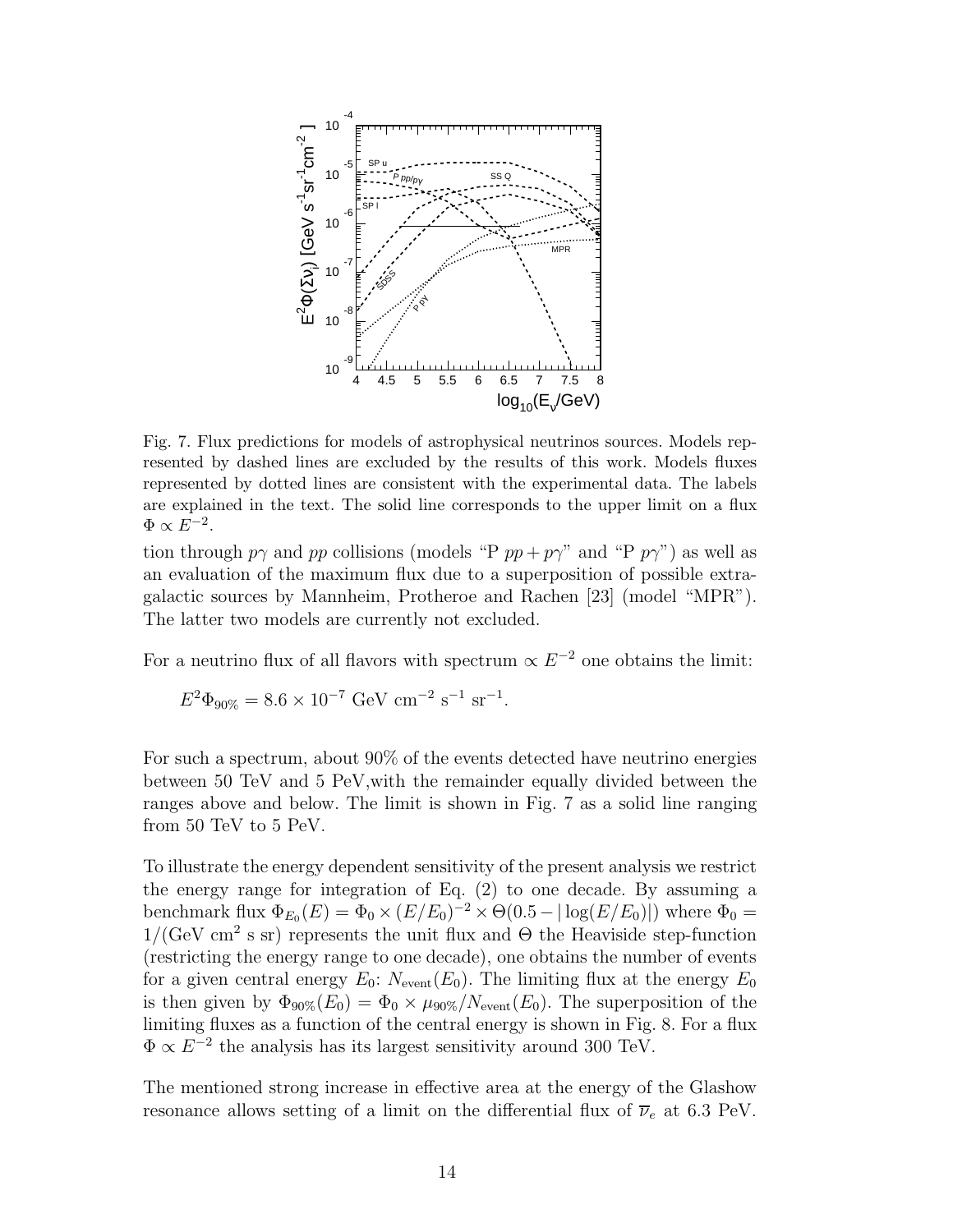

Fig. 8. Illustration of the energy dependency. The curved solid line represents a superposition of the limiting fluxes of a series of power law models  $\Phi \propto \tilde{E}^{-2}$  restricted to one decade in energy. The limit for a flux  $\Phi \propto E^{-2}$  without energy restriction is shown for comparison. The range of the dashed line represents the range of energies in which 90% of the signal events are detected while the embedded solid line represents the energy range in which 50% of the signal events are detected, with the remainder equally divided between the ranges above and below.

Re-optimizing the final energy cut for events interacting through the Glashow resonance results in an optimal cut,  $E_{\text{reco}} > 0.3$  PeV. No experimental event has been observed in that energy range, which results in an upper limit on the number of signal events of  $\mu_{90\%} = 2.65$  assuming  $\pm 25$  % uncertainties in the signal expectation and negligible background expectation. The limit on the flux at 6.3 PeV is:

$$
\Phi_{\bar{\nu}_e}(E = 6.3 \text{ PeV}) = 5 \times 10^{-20} \text{ GeV}^{-1} \text{ s}^{-1} \text{ sr}^{-1} \text{ cm}^{-2}.
$$

The transformation of this limit to a limit on a total neutrino flux is not completely straightforward, since the fraction of  $\overline{\nu}_e$  produced in the source is unknown. In cases of neutrino production through pp collisions one expects a ratio  $\overline{\nu}_e/\nu_e \approx 1$ . Hence, one would expect that about 1/6 of all neutrinos are  $\overline{\nu}_e$ . However, the  $\overline{\nu}_e$  produced in the  $p\gamma \to n\pi^+$  interaction through decay of the neutron carries only a very small fraction of the energy, and hence for most neutrino spectra contributes negligible to the high energy flux of neutrinos. For this case, a flux of  $\overline{\nu}_e$  results mainly from neutrino oscillations. For maximal neutrino mixing,  $\overline{\nu}_e$  would constitute 1/9 of the total neutrino flux. If the mixing is non-maximal, that fraction would be smaller.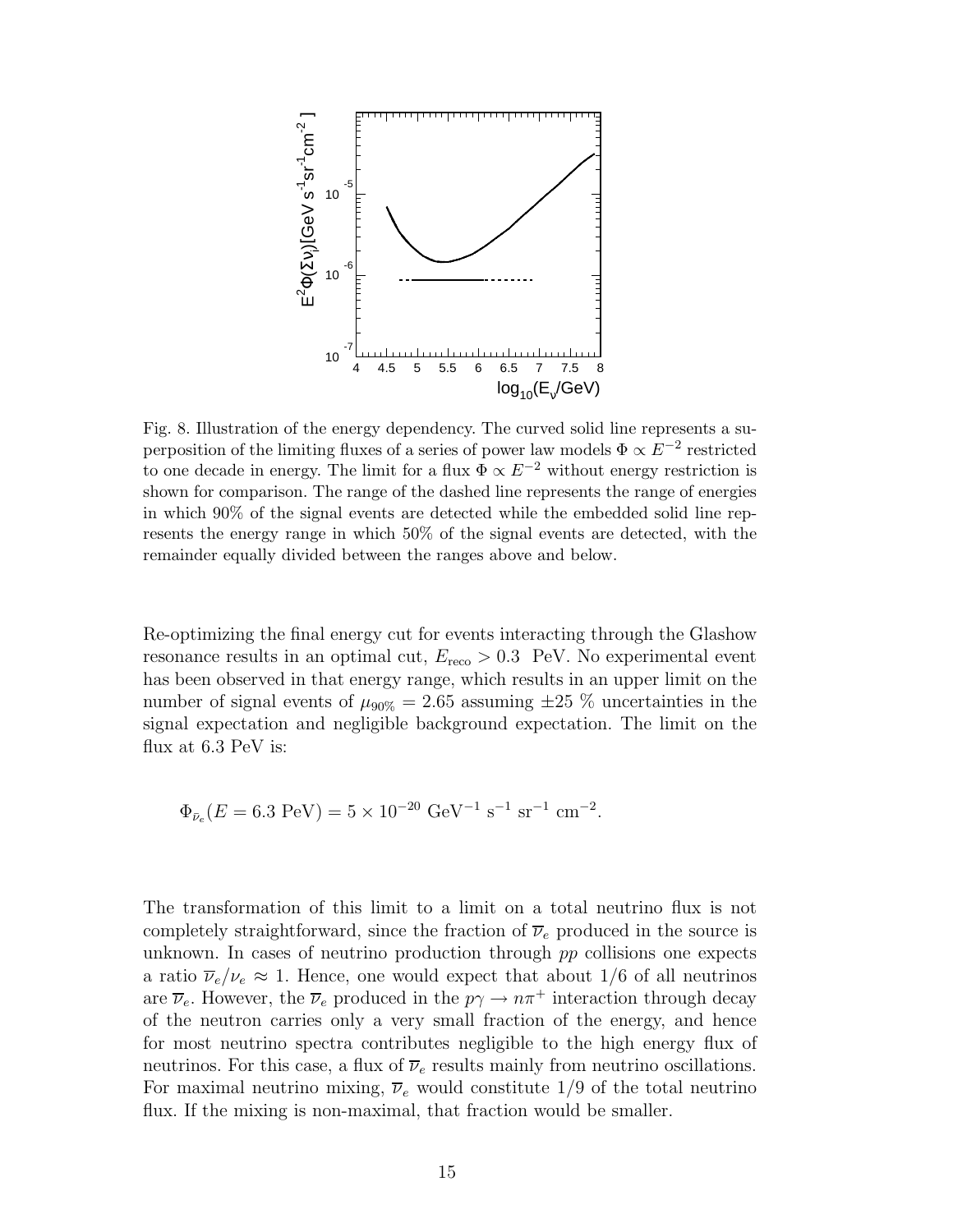## 6 Conclusion

We have presented experimental limits on diffuse extragalactic neutrino fluxes. We find no evidence for neutrino-induced cascades above the backgrounds expected from atmospheric neutrinos and muons. In the energy range from 50 TeV to 5 PeV, the presented limits on the diffuse flux are currently the most restrictive. We have compared our results to several model predictions for extragalactic neutrino fluxes and several of these models can be excluded.

Results from the first phase of AMANDA, the 10-string sub-detector AMANDA-B10, have been reported in [6] and an update to the analysis was presented above. Compared to AMANDA-B10, the analysis presented here has a nearly ten times larger sensitivity, mainly achieved through using the larger volume of AMANDA-II and by extending the search to neutrinos from all neutrino directions.

The limits presented here are also more than a factor of two below the AMANDA-B10 limit obtained by searching for neutrino-induced muons [3] and roughly as sensitive as the extension of that search using AMANDA-II 2000 data [24]. (Assuming a neutrino flavor ratio of 1:1:1, the numerical limits on the flux of neutrinos of a specific flavor (e.q.  $\nu_{\mu}$ ) reported in the literature are 1/3 of the limits on the total flux of neutrinos.) The limits obtained from a search for cascade-like events by the Baikal collaboration [25] are about 50% less restrictive than the limits presented here.

With the present analysis one obtains a large sensitivity to astrophysical neutrinos of all flavors and in particular to electron and tau neutrinos. Hence, given the large sensitivity to muon neutrinos of other search channels, AMANDA can be considered an efficient all-flavor neutrino detector.

## 7 Acknowledgments

We acknowledge the support of the following agencies: National Science Foundation– Office of Polar Programs, National Science Foundation–Physics Division, University of Wisconsin Alumni Research Foundation, Department of Energy, and National Energy Research Scientific Computing Center (supported by the Office of Energy Research of the Department of Energy), UC-Irvine AENEAS Supercomputer Facility, USA; Swedish Research Council, Swedish Polar Research Secretariat, and Knut and Alice Wallenberg Foundation, Sweden; German Ministry for Education and Research, Deutsche Forschungsgemeinschaft (DFG), Germany; Fund for Scientific Research (FNRS-FWO), Flanders Institute to encourage scientific and technological research in industry (IWT), and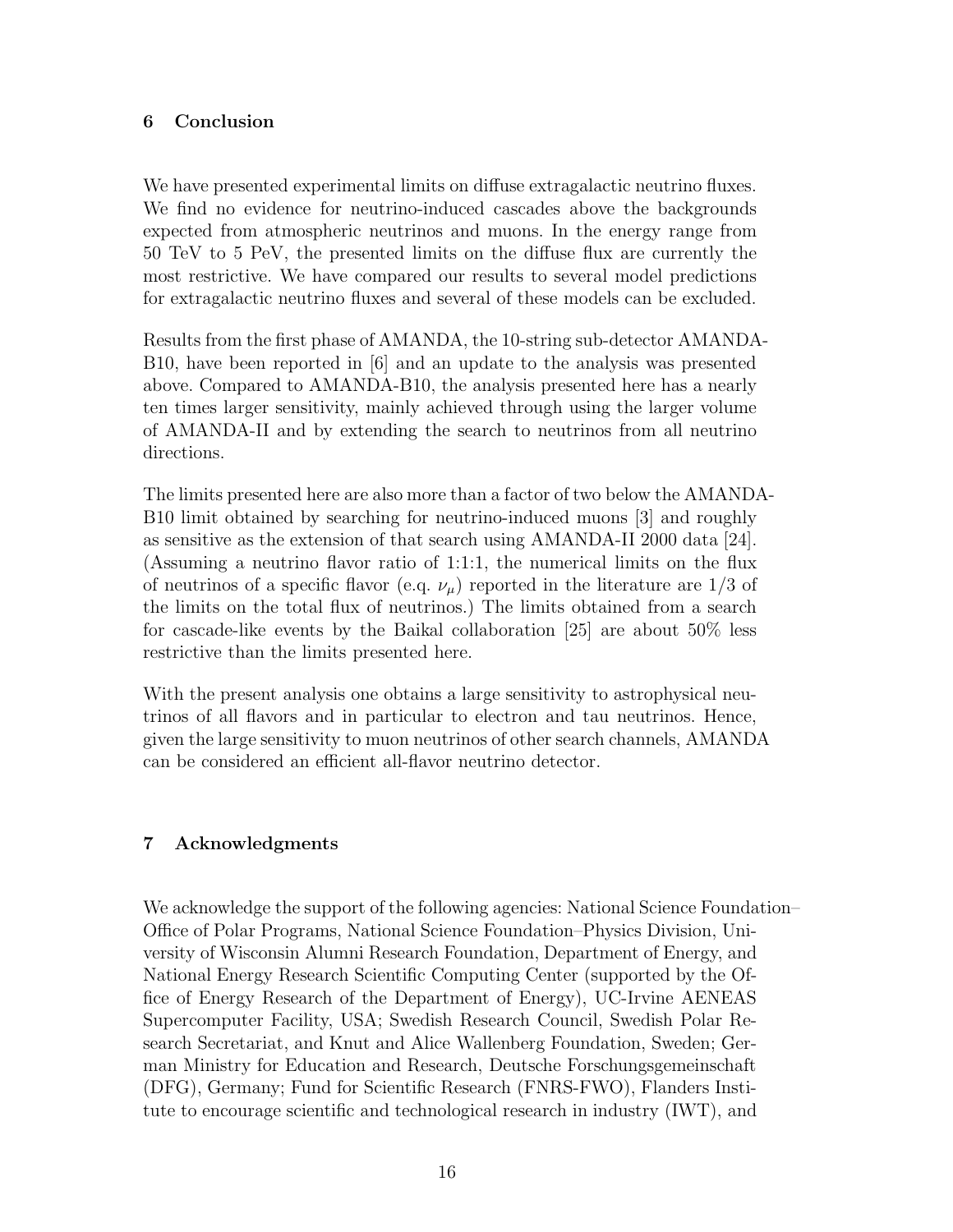Belgian Federal Office for Scientific, Technical and Cultural affairs (OSTC), Belgium; I.T. acknowledges support from Fundación Venezolana de Promoción al Investigador (FVPI), Venezuela; D.F.C. acknowledges the support of the NSF CAREER program.

#### References

- [1] F. Halzen and D. Hooper, Rep. Prog. Phys. 65 (2002) 1025.
- [2] J. G. Learned and K. Mannheim, Ann. Rev. Nucl. Part. Sci. 50 (2000) 679.
- [3] J. Ahrens et al. [AMANDA Collaboration], Phys. Rev. Lett. 90 (2003) 251101.
- [4] E. Andrés et al. [AMANDA Collaboration], Nature,  $410$  (2001) 441.
- [5] J. Ahrens et al. [AMANDA Collaboration], Phys. Rev. Lett. 92 (2004) 071102.
- [6] J. Ahrens *et al.* [AMANDA Collaboration], Phys. Rev. D **67** (2003) 012003.
- [7] D. Heck *et al.*, FZKA 6019. (1993), see also [http://www-ik3.fzk.de/](http://www-ik3.fzk.de/~heck/corsika)∼heck/corsika.
- [8] N. N. Kalmykov, S. S. Ostapchenko and A. I. Pavlov, Nucl. Phys. Proc. Suppl. 52B (1997) 17.
- [9] B. Wiebel-Sooth, P. L. Biermann and H. Meyer, [arXiv[:astro-ph/9709253\]](http://lanl.arXiv.org/abs/astro-ph/9709253).
- [10] D. Chirkin, and W. Rhode, Proc. 27th Int. Cosmic Ray Conf. HE 220, Hamburg, Germany (2001), ed. G. Heinzelmann and K.-H. Kampert and C. Spiering.
- [11] M. Kowalski and A. Gazizov, Proc. 28th Int. Cosmic Ray Conf. pp. 1459, Tsukuba, Japan (2003), ed. T. Kajita et al..
- [12] M. Kowalski, PhD thesis, Humboldt-University, Berlin (2003) (unpublished). [http://area51.berkeley.edu/manuscripts/.](http://area51.berkeley.edu/manuscripts/)
- [13] G. C. Hill and K. Rawlins, Astropart. Phys. 19 (2003) 393.
- [14] G. J. Feldman and R.D. Cousins, Phys. Rev. D57 (1998) 3873.
- [15] P. Lipari, Astropart. Phys. 1 (1993) 195.
- [16] T. K. Gaisser and M. Honda, Ann. Rev. Nucl. Part. Sci. 52 (2002) 153.
- [17] R. D. Cousins and V. L. Highland, Nucl. Instr. Meth. A320 (1992) 331.
- [18] J. Conrad *et. al.*, Phys. Rev. **D67** (2003) 012002.
- [19] F. W. Stecker et. al., Phys. Rev. Lett. 66 (1991) 2697 [Erratum-ibid. 69 (1992) 2738].
- [20] F. W. Stecker and M. H. Salamon, Space Sci. Rev. 75 (1996) 341.